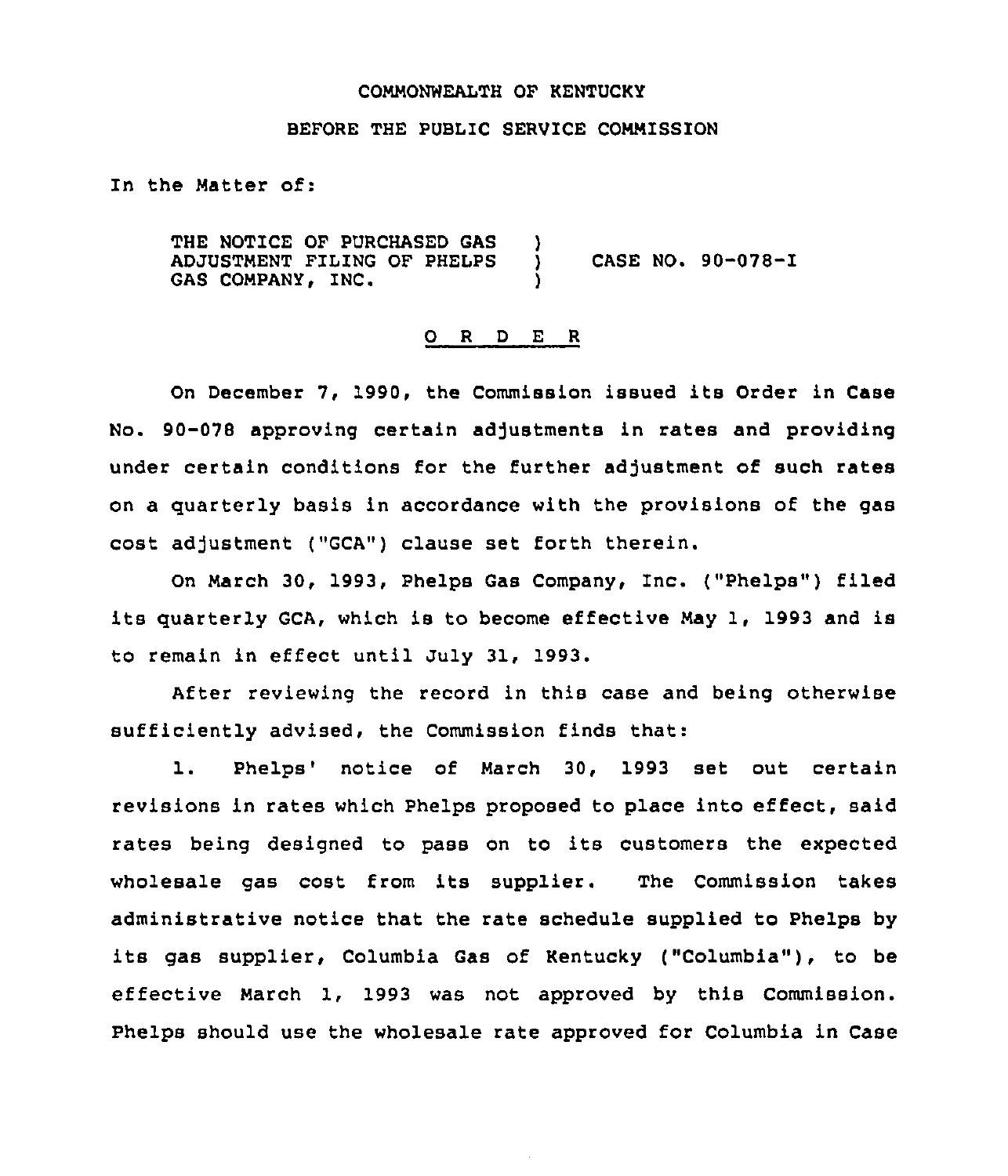No.  $90-063-G$ , which was effective April 1, 1993. Phelps' correct expected gas cost ("EGC") adjustment for the guarter beginning May 1, 1993 is \$3.8294 per Mcf.

2. Phelps' notice included a current actual adjustment ("AA") in the amount of 4.15 cents per Mcf to compensate for underrecoveries from its customers resulting from the operation of its GCA during the months of November and December 1992 and January 1993. Phelps' total AA in the amount of (6.91) cents per Mcf is calculated to return the current under-recovery, as well as over and under-recoveries from previous guarters.

3. Phelps' notice does not include a refund adjustment.

4. The combined effect of the above adjustments is Phelps' cost recovery rate ("GCR") in the amount of \$3.7603 per Mcf, a decrease of 34.69 cents per Mcf from its last approved rates.

5. The rates set out in the Appendix to this Order, pursuant to the GCA provisions approved by the Commission in its Order in Case No. 90-078 dated December 7, 1990, are fair, fust, and reasonable, in the public interest, and should be effective with gas supplied on and after May 1, 1993.

IT IS THEREFORE ORDERED that:

1. The rates proposed by Phelps be and they hereby are denied.

 $\mathbf{I}$ Case No. 90-063-G, The Notice of Purchased Gas Adjustment Filing of Columbia Gas of Kentucky, Inc., Order dated April 1,<br>1993.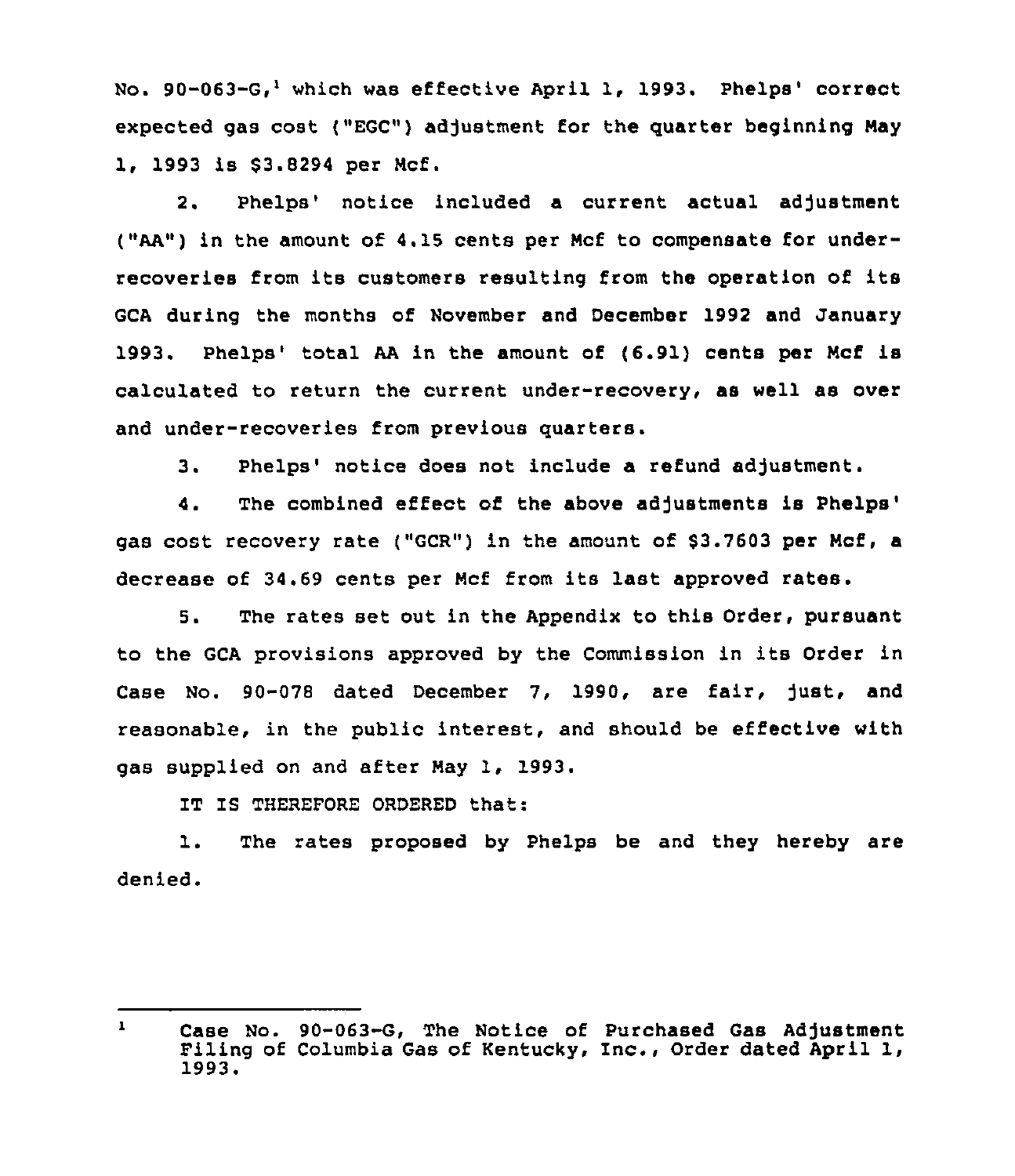2. The rates in the Appendix, attached hereto and incorporated herein, are fair, just, and reasonable, and are approved effective with gas supplied on and after May 1, 1993.

3. Within 30 days of the date of this Order, Phelps shall file with this Commission its revised tariffs setting out the rates authorised herein.

Done at Frankfort, Kentucky, this 29th day of April, 1993.

PUBLIC SERVICE COMMISSION

 $\overline{r}$ man

Vice

Commissione

ATTEST:<br>BERECULIVE DIFECTOR